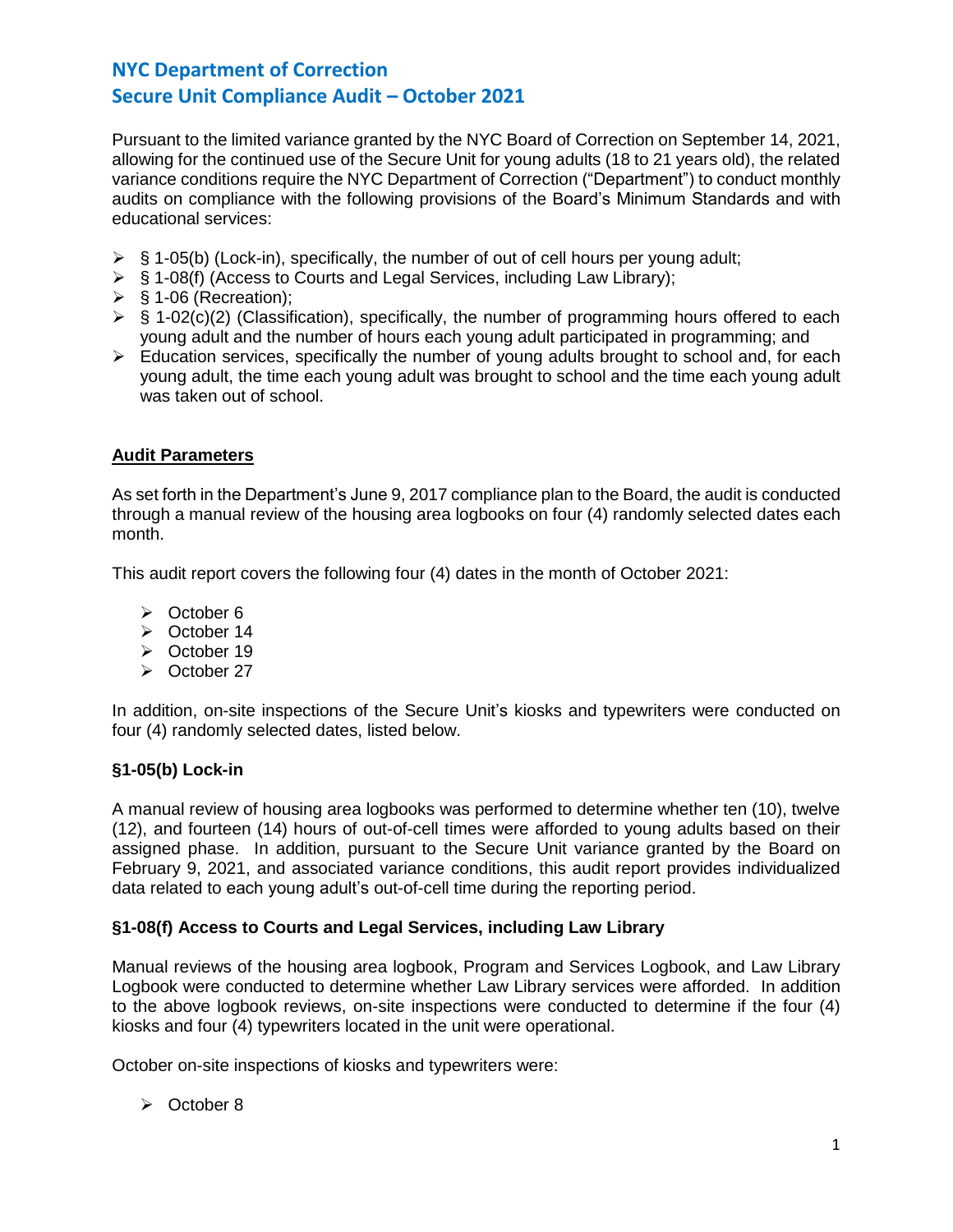- ➢ October 15
- ➢ October 22
- ➢ October 29

### **§1-06 – Recreation**

Manual reviews of the housing area logbook and Mandated Services Logbook were conducted to determine whether one (1) hour of recreation was afforded.

# **§ 1-02(c) (2) (Classification), Provision of Programming**

A manual review of programming attendance data was conducted to determine the number of programming hours offered to each young adult and the number of hours each young adult **chose to** participate in programming.

#### **Education**

A review was conducted to determine the number of young adults enrolled in educational services, whether they were provided with educational learning packets, and whether they **chose to** complete and return the educational learning packets.

#### **Audit Findings**

#### **§1-05(b) Lock-in**

All young adults in the Secure Unit are required to be afforded lock-out hours based on their housing phase: ten (10) hours in Phase 1, twelve (12) hours in Phase 2, and fourteen (14) hours in Phase 3. On October 6, 2021, the 8:00 a.m. scheduled lock-out was delayed and did not occur until 9:00 a.m. due to a staff shortage. On October 14, 2021, the 8:00 a.m. scheduled lock-out was delayed and did not occur until 10:00 a.m. due to a staff shortage. On October 19, 2021, the 8:00 a.m. scheduled lock-out was delayed and did not occur until 9:00 a.m. due to a staff shortage. On October 27, 2021, the 8:00 a.m. scheduled lock-out was delayed and did not occur until 9:00 a.m. due to a staff shortage.

The Lock-in/Lock-out Tracking Logbook captures individualized data on an hourly basis related to each young adult's time in and out of his cell. On any given day, a young adult may be out to court or transferred in or out of the Secure Unit. Depending on the length of time these young adults are in the housing unit, they may not be included in the out-of-cell time reporting.

#### **Phase 1**

Young adults in Phase 1 are afforded ten (10) hours out of cell time each day. Listed below is individualized data related to each young adult's total out of cell time in Phase 1, based on a manual review of the Lock-in/Lock-out Tracking Logbook, for the dates audited. The out of cell time is the hours each day that a young adult **chooses to** be out of his cell during institutional lock-out periods. The data reflects the young adults present in the unit for institutional lock-outs on each audit date.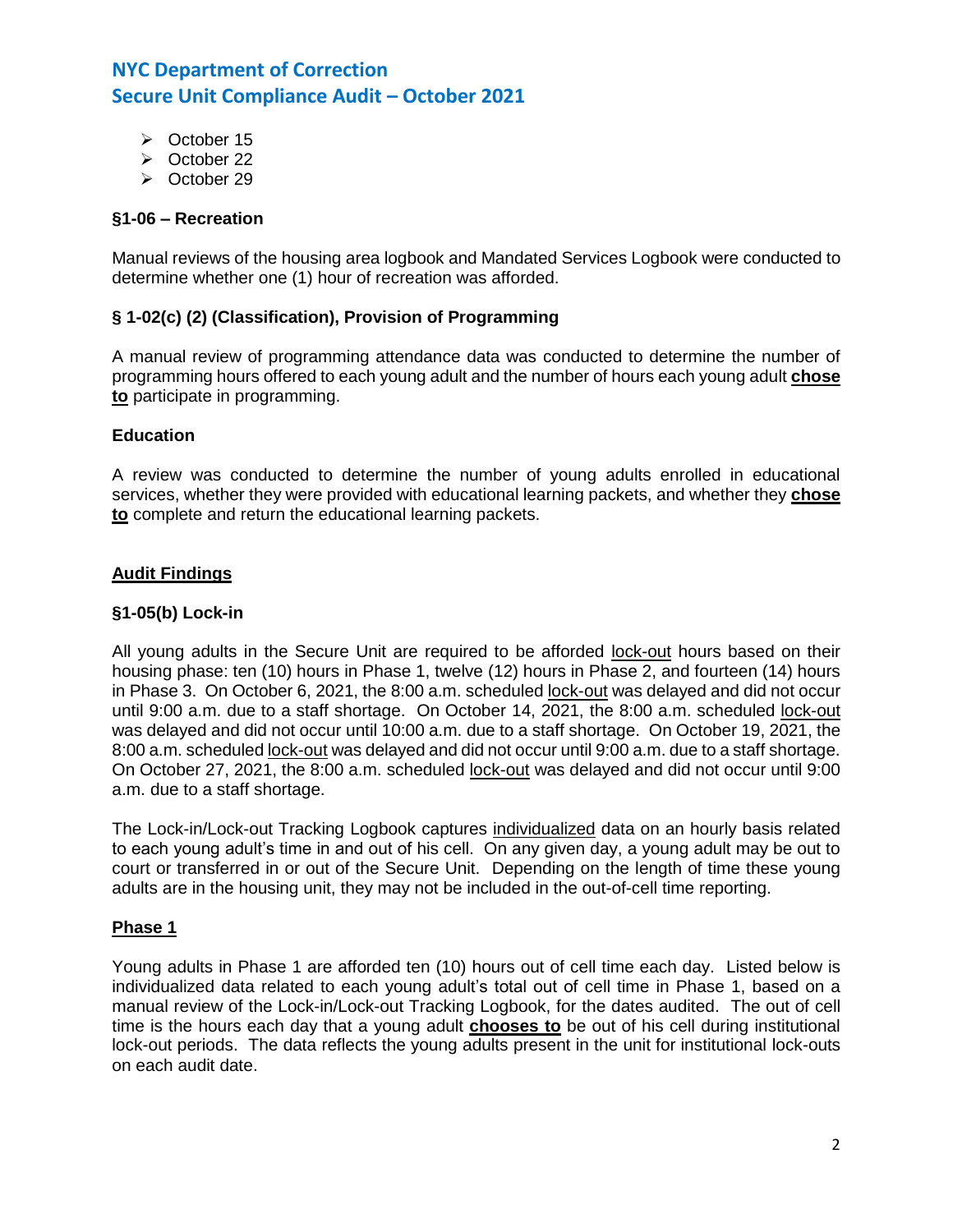# **October 6, 2021**

There were twelve (12) young adults in Phase 1; their out of cell times on this audit date were:

- 1. 9 hours
- 2. 11 hours
- 3. 11 hours 59 minutes
- 4. 11 hours
- 5. 9 hours
- 6. 11 hours
- 7. 7 hours
- 8. 11 hours 59 minutes
- 9. 11 hours 59 minutes
- 10. 7 hours
- 11. 11 hours 59 minutes
- 12. 8 hours

### **October 14, 2021**

There were thirteen (13) young adults in Phase 1; the out of cell times for those present on this audit date were:

- 1. 11 hours
- 2. 11 hours 59 minutes
- 3. 7 hours 59 minutes
- 4. 7 hours 59 minutes
- 5. 11 hours 19 minutes
- 6. 11 hours 9 minutes
- 7. 11 hours 19 minutes
- 8. 3 hours 50 minutes, young adult was out to court for most of the day, and as a result his out of cell time was affected
- 9. 9 hours 10 minutes
- 10. 8 hours 59 minutes
- 11. 1 hour; young adult was transferred out of the unit
- 12. 11 hours 14 minutes

The remaining one (1) young adult in Phase **chose not** to participate in all afforded lock-out options.

### **October 19, 2021**

There were twelve (12) young adults in Phase 1; the out of cell times for those present on this audit date were:

- 1. 7 hours
- 2. 11 hours
- 3. 8 hours
- 4. 7 hours
- 5. 10 hours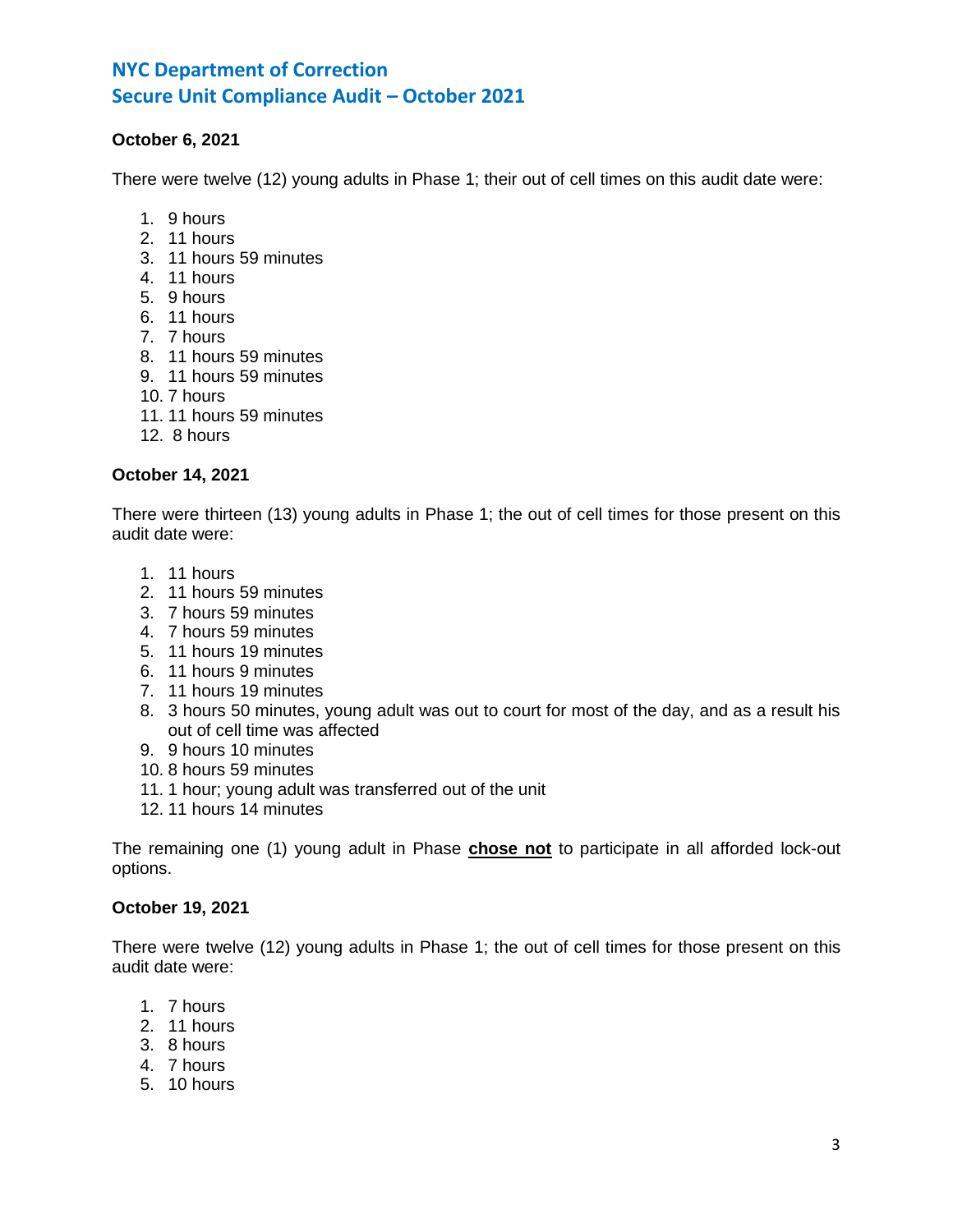- 6. 1 hour 31 minutes, young adult was out to court for most of the day, and as a result his out of cell time was affected
- 7. 11 hours 59 minutes
- 8. 9 hours 59 minutes
- 9. 6 hours 37 minutes, young adult was out to court for most of the day, and as a result his out of cell time was affected
- 10. 8 hours
- 11. 7 hours
- 12. 11 hours 59 minutes

# **October 27, 2021**

There were ten (10) young adults in Phase 1; their out of cell times on this audit date were:

- 1. 11 hours 2 minutes
- 2. 11 hours
- 3. 5 hours 1 minute
- 4. 4 hours 3 minutes
- 5. 5 hours 2 minutes
- 6. 11 hours 2 minutes
- 7. 10 hours 5 minutes
- 8. 6 hours
- 9. 11 hours 2 minutes

The remaining one (1) young adult was out to court for most of the day, and as a result his out of cell time was affected.

# **Phase 2**

Young adults in Phase 2 are afforded twelve (12) hours out of cell time each day. Listed below is individualized data related to each young adult's total out of cell time in Phase 2, based on a manual review of the Lock-in/Lock-out Tracking Logbook, for the dates audited. The out of cell time is the hours each day that a young adult **chooses to** be out of his cell during institutional lock-out periods. The data reflects the young adults present in the unit for institutional lock-outs on each audit date.

### **October 6, 2021**

There were no young adults in Phase 2 on this audit date.

#### **October 14, 2021**

There were no young adults in Phase 2 on this audit date.

#### **October 19, 2021**

There were no young adults in Phase 2 on this audit date.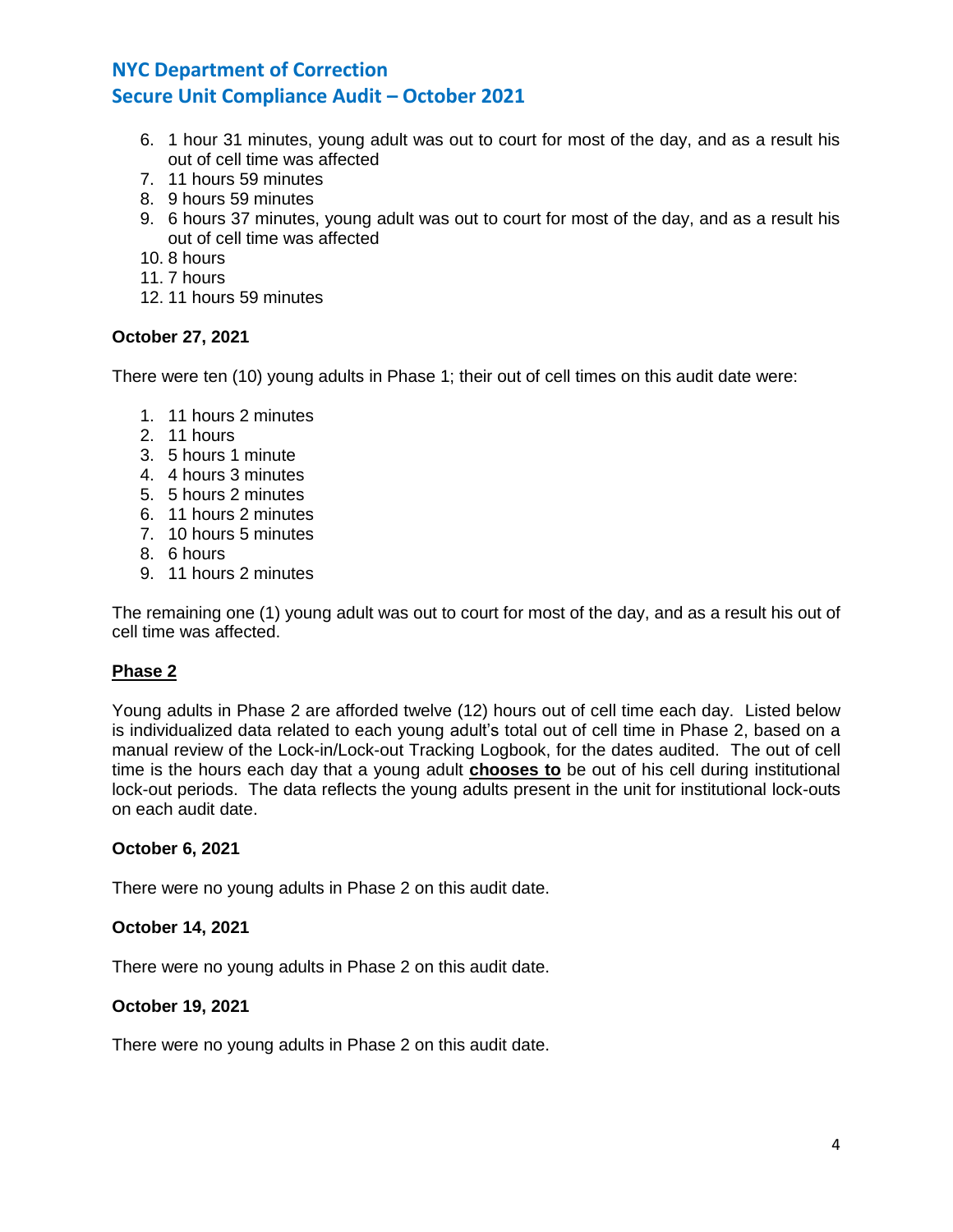# **October 27, 2021**

There were three (3) young adults in Phase 2; their out of cell times on this adult date were:

- 1. 10 hours
- 2. 8 hours
- 3. 10 hours 3 minutes

### **Phase 3**

Young adults in Phase 3 are afforded fourteen (14) hours out of cell time each day. Listed below is individualized data related to each young adult's total out of cell time in Phase 3, based on a manual review of the Lock-in/Lock-out Tracking Logbook, for the dates audited. The out of cell time is the hours each day that a young adult **chooses to** be out of his cell during institutional lock-out periods. The data reflects the young adults present in the unit for institutional lock-outs on each audit date.

#### **October 6, 2021**

There were no young adults in Phase 3 on this audit date

#### **October 14, 2021**

There were no young adults in Phase 3 on this audit date

# **October 19, 2021**

There were no young adults in Phase 3 on this audit date

# **October 27, 2021**

There were no young adults in Phase 3 on this audit date.

# **§1-08(f) Access to Courts and Legal Services, including Law Library**

#### Law Library Coordinator

A manual review of the Programs and Services Logbook, housing area logbook and Law Library Logbook, revealed that the Law Library Coordinator was in the unit to provide assistance on all four (4) audit dates – October 6, 14, 19, and 27, 2021. The Law Library Coordinator's time for these audit dates was in compliance with the provisions of the Board's Minimum Standards i.e., a minimum of two (2) hours.

#### **October 6, 2021**

There were twelve (12) young adults in the Secure Unit on this audit date. Of the twelve (12) young adults, three (3) young adults **chose to** request and were provided Law Library services on this audit date. The arrival and departure times for the Law Library Coordinator on this audit date were: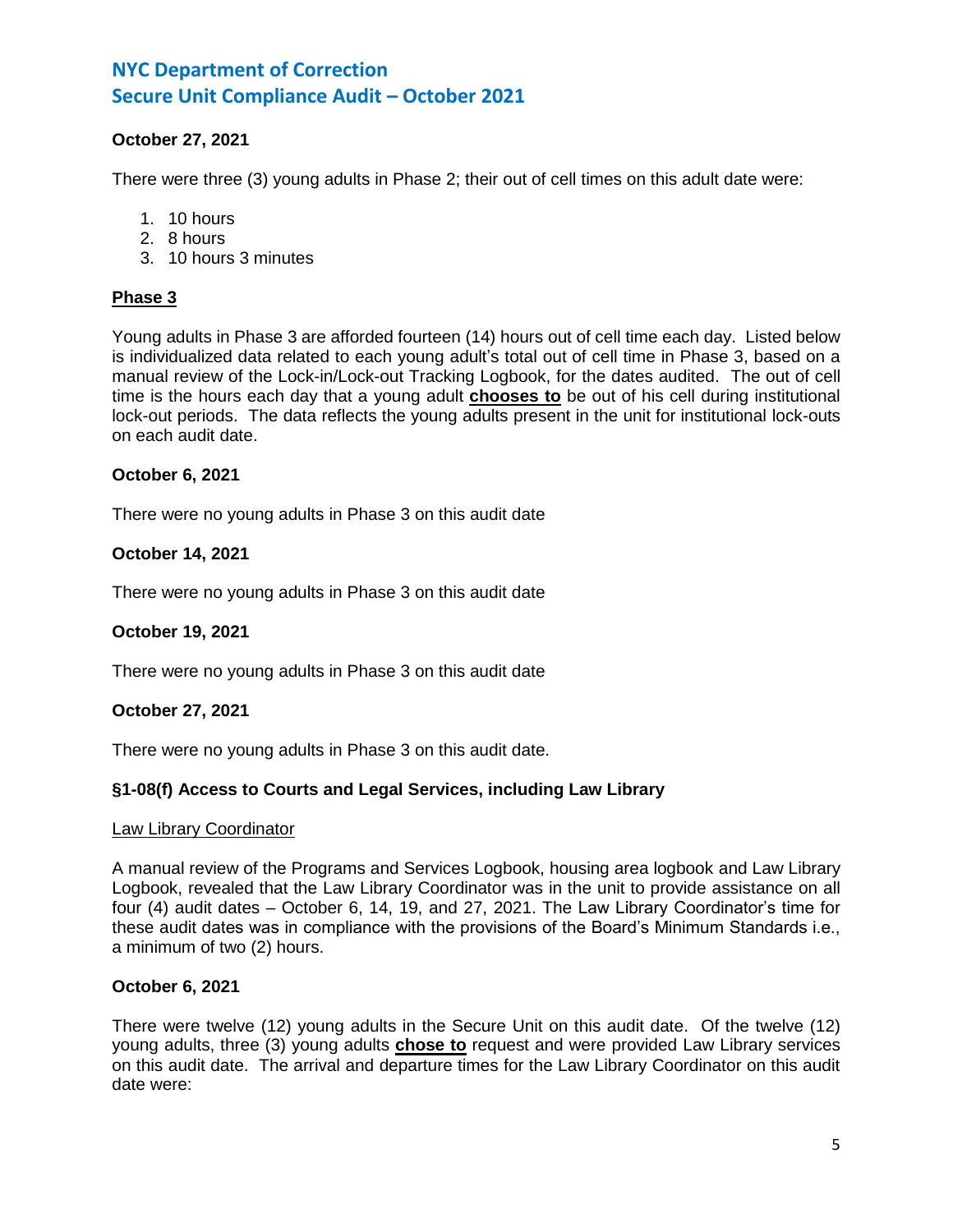• Arrived 10:30 a.m. / Departed 6:00 p.m.

#### **October 14, 2021**

There were thirteen (13) young adults in the Secure Unit on this audit date. Of the thirteen (13) young adults, two (2) young adults **chose to** request and were provided Law Library services on this audit date. The arrival and departure times for the Law Library Coordinator on this audit date were:

• Arrived 10:00 a.m. / Departed 6:00 p.m.

#### **October 19, 2021**

There were twelve (12) young adults in the Secure Unit on this audit date. Of the twelve (12) young adults, three (3) young adults **chose to** request and were provided Law Library services on this audit date. The arrival and departure times for the Law Library Coordinator on this audit date were:

• Arrived 8:10 a.m. / Departed 4:05 p.m.

#### **October 27, 2021**

There were thirteen (13) young adults in the Secure Unit on this audit date. Of the thirteen (13) young adults, five (5) young adults **chose to** request and were provided Law Library services on this audit date. The arrival and departure times for the Law Library Coordinator on this audit date were:

• Arrived 8:05 a.m. / Departed 4:00 p.m.

#### Kiosks and Typewriters

As noted above, the kiosks and typewriters were inspected on four (4) dates during the audit period – October 8, 15, 22, and 29, 2021. All Law Library services are afforded and fulfilled by Legal Coordinators through request slips.

#### Typewriters:

On October 8, 15, 22, and 29 2021, one (1) of the four (4) typewriters were inoperable.

#### Kiosks:

On the four (4) audit dates, October 8, 15, 22, and 29, 2021, all four (4) kiosks were inoperable. According to the Director of Law Libraries, the kiosks can become inoperable due to prolonged inactivity. Legal Coordinators reactivate the kiosks' servers when possible.

#### **§1-06 – Recreation**

All young adults in the Secure Unit are afforded a minimum of one (1) hour of recreation per day, seven (7) days per week, in the outdoor recreation area, except in inclement weather when the indoor recreation area is used.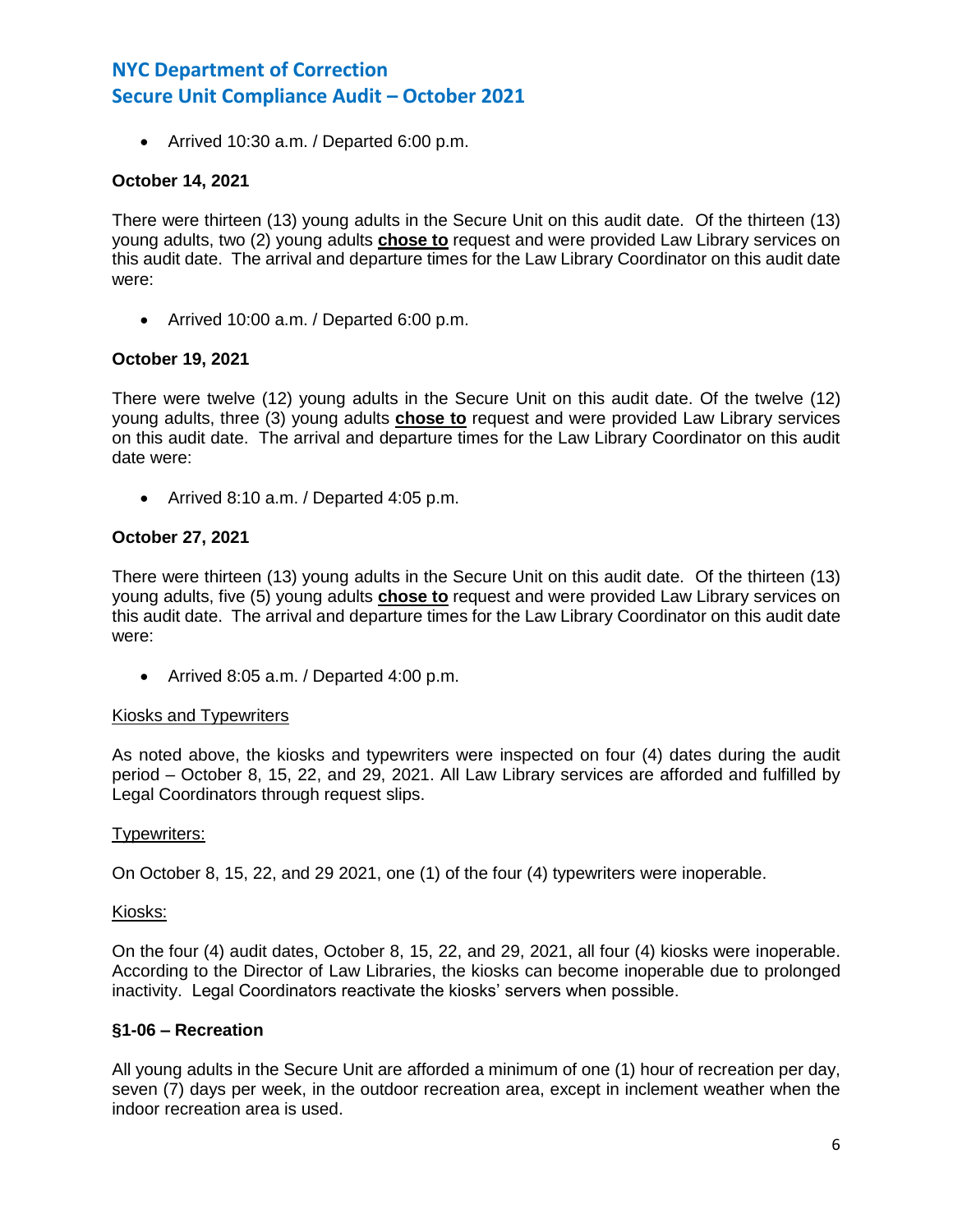The audit reviewed recreational data for each of the four (4) dates – October 6, 14, 19, and 27, 2021 – to ascertain the total number of young adults that participated in recreation.

On one (1) of the four (4) audit dates – October 6, 2021 due to staffing challenges, recreation was not afforded to young adults in the Secure Unit. For the remaining audit dates October 14,19, and 27, 2021 recreation was afforded.

# **October 6, 2021**

There were twelve (12) young adults in the Secure Unit on this audit date. On this audit date, recreation was not afforded to young adults in the Secure Unit due to staffing challenges related to the Department's COVID-19 response.

#### **October 14, 2021**

There were thirteen (13) young adults in the Secure Unit on this audit date. Please note the following:

- Four (4) young adults **chose to** participate in afforded recreation.
- Three (3) young adults **chose not** to participate in afforded recreation.
- One (1) young adult transferred-out of the unit and did not participate in afforded recreation.
- Due to security reasons, one (1) young adult did not participate in afforded recreation.
- Four (4) young adults' participation in afforded recreation could not be determined.

#### **October 19, 2021**

There were twelve (12) young adults in the Secure Unit on this audit date. Please note the following:

- Four (4) young adults **chose to** participate in afforded recreation.
- Six (6) young adults **chose not** to participate in afforded recreation.
- Two (2) young adults were out to court and did not participate in afforded recreation.

#### **October 27, 2021**

There were thirteen (13) young adults in the Secure Unit on this audit date. Please note the following:

- One (1) young adult **chose to** participate in afforded recreation.
- Eleven (11) young adults **chose not** to participate in afforded recreation.
- One (1) young adult transferred-out of the unit and did not participate in afforded recreation.

# **§ 1-02(c) (2) (Classification), Provision of Programming**

In the Secure Unit, programming is afforded to young adults during their out of cell time based on the corresponding phase they are in within the unit they are housed. The out of cell time increases incrementally from one phase to the next: ten (10) hours in Phase 1, to twelve (12) hours in Phase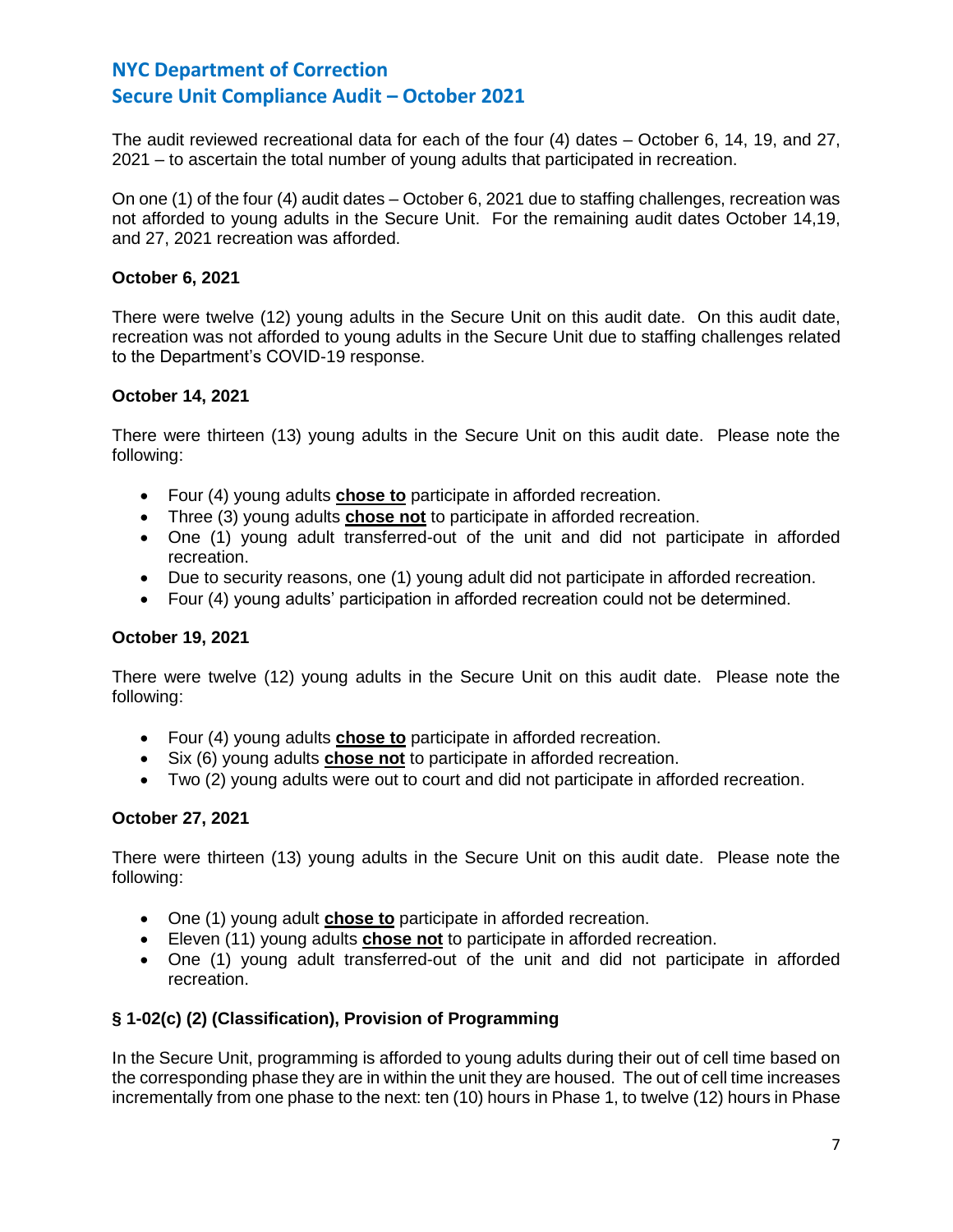2, to fourteen (14) hours in Phase 3. Young adults are offered in-person programming through programming components such as but not limited to Individual Counseling, Structured Recreation, and Group Counseling are provided in addition to being available upon request to young adults in the Secure Unit. Self-guided programming packets are also offered as needed. Social services are afforded by counselors, which can either be requested by a social service slip or during a counselor's tour when an inquiry is made that may be designated as social service. Social service includes the provision or referral of a support service, or case management-related engagement and discussion.

The audit revealed programming attendance data on each of the four (4) audit dates to ascertain the number of programming hours offered to each young adult and the number of hours each young adult **chose to** participate in programming. Programming participation hours are based on the number of hours each young adult **chose to** participate in programming.

The data reflects the young adults present in the housing area during programming on each audit date. Programming in the Secure Unit was afforded to young adults on all four (4) audit dates – October 6, 14,19, and 27, 2021.

# **October 6, 2021**

There were twelve (12) young adults housed in the Secure Unit on this audit date.

Quad A – There were two (2) young adults in this quad.

- $\div$  Two (2) hours and thirty (30) minutes of in-person programming were offered to the two (2) young adults in this quad.
	- $\circ$  One (1) young adult in Phase 1 was offered two (2) hours and thirty (30) minutes of in-person programming. He **chose to** participate in one (1) hour of in-person programming and **chose not** to participate in all remaining inperson programming.
	- o One (1) young adult in Phase 1 was offered and **chose to** participate in two (2) hours and thirty (30) minutes of in-person programming.

Quad B – There were two (2) young adults in this quad.

- $\div$  One (1) hour of in-person programming was offered to the two (2) young adults in this quad.
	- o One (1) young adult in Phase 1 was offered and **chose to** participate in one (1) hour of in-person programming.
	- $\circ$  One (1) young adult in Phase 1 was offered one hour of in-person programming. He **chose not** to participate in all afforded in-person programming.

Quad C – There were five (5) young adults in this quad.

❖ Up to five (5) hours and ten (10) minutes of in-person programming and programming packets were offered to the five (5) young adults in this quad.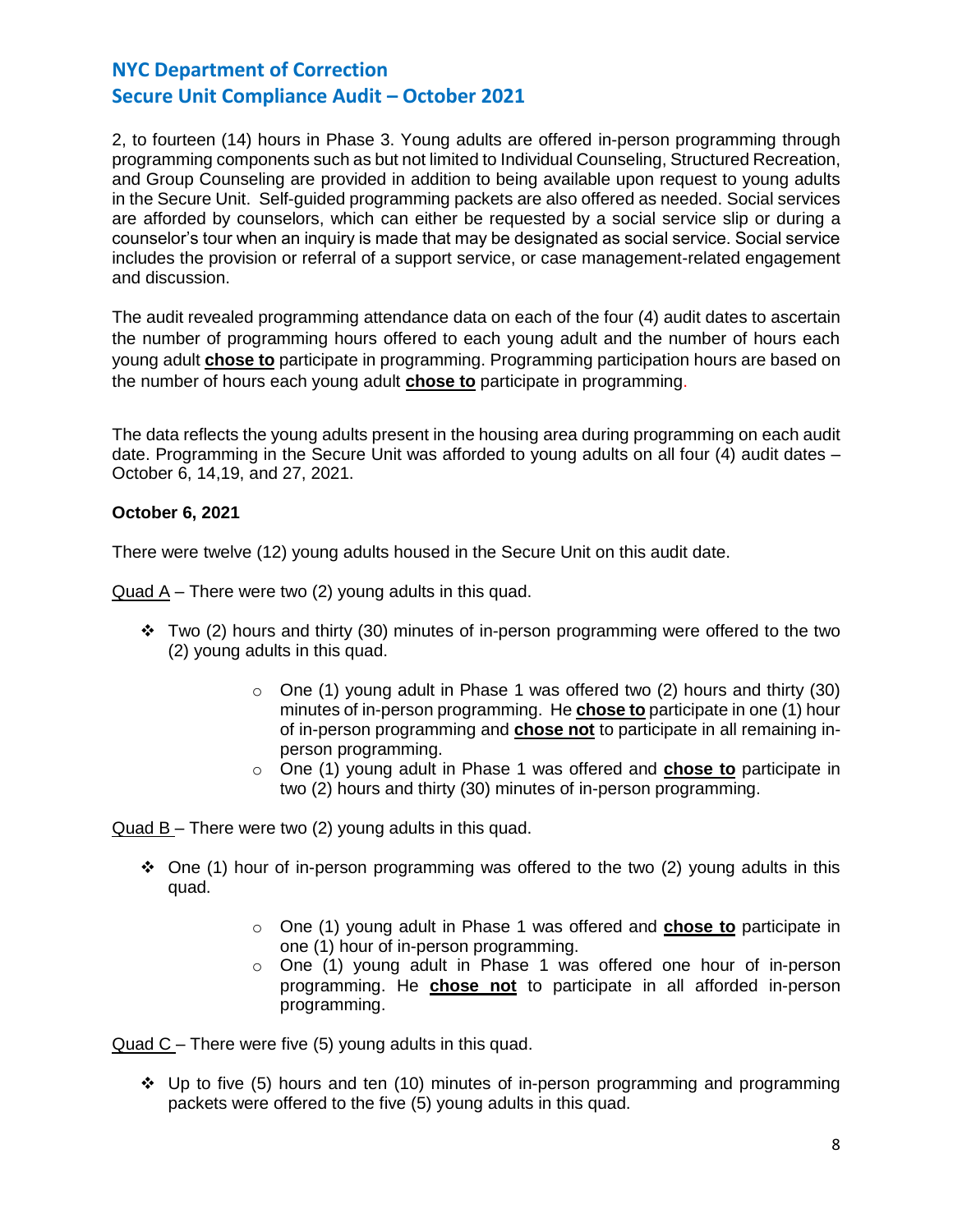- o Three (3) young adults in Phase 1 were offered and **chose to** participate in five (5) hours of in-person programming and programming packets.
- o One (1) young adult in Phase 1 was offered five (5) hours of in-person programming and programming packets. He **chose to** participate in four (4) hours of in-person programming and programming packets, and **chose not** to participate in all remaining in-person programming.
- o One (1) young adult in Phase 1 was offered and **chose to** participate in five (5) hours and ten (10) minutes of in-person programming and programming packets.

Quad D – There were three (3) young adults in this quad.

- $\div$  Two (2) hours of in-person programming were offered to the three (3) young adults in this quad.
	- o Two (2) young adults in Phase 1 was offered and **chose to** participate in two (2) hours of in-person programming.
	- $\circ$  One (1) young adult in Phase 1 was offered two (2) hours of in-person programming. He **chose to** participate in one (1) hour of in-person programming and **chose not** to participate all remaining in-person programming.

# **October 14, 2021**

There were thirteen (13) young adults housed in the Secure Unit on this audit date.

Quad A – There were two (2) young adults in this quad.

❖ On this audit date, in-person programming was not afforded to young adults in the Secure Unit due to security concerns.

Quad  $B$  – There were three (3) young adults in this quad.

❖ On this audit date, in-person programming was not afforded to young adults in the Secure Unit due to security concerns.

Quad C – There were six (6) young adults in this quad.

- $\div$  Ten (10) minutes of in-person programming was provided to one (1) of the six (6) young adults in this quad.
	- o One (1) young adult in Phase 1 was offered and **chose to** participate in ten (10) minutes of in-person programming.
	- $\circ$  For the remaining five (5) young adults, in-person programming was not afforded to young adults in the Secure Unit due to security concerns.

Quad D – There were two (2) young adults in this quad.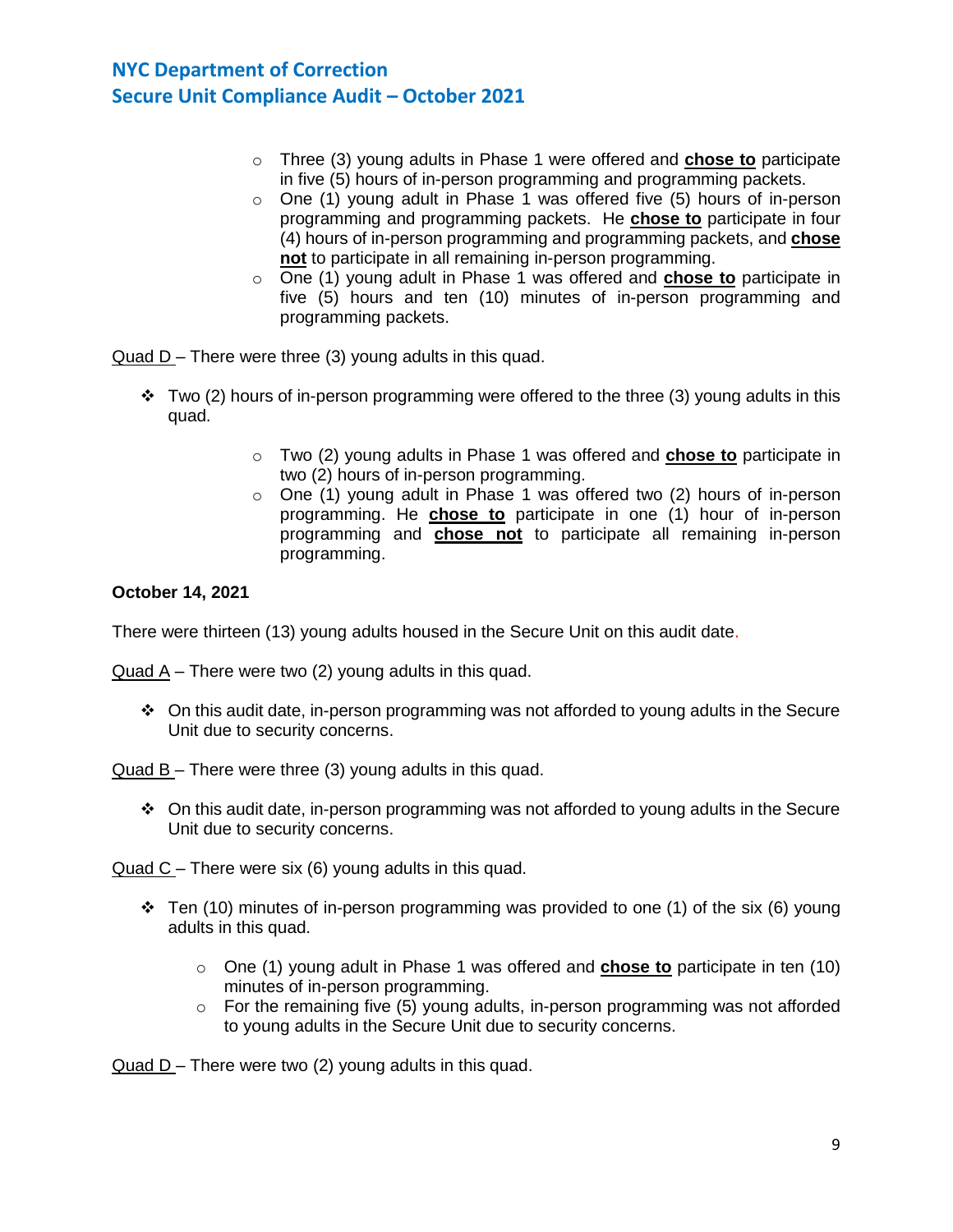❖ On this audit date, in-person programming was not afforded to young adults in the Secure Unit due to security concerns.

### **October 19, 2021**

There were twelve (12) young adults housed in the Secure Unit on this audit date

Quad A – There were two (2) young adults in this quad.

- $\div$  One (1) hour of in-person programming was offered to the two (2) young adults in this quad.
	- o Two (2) young adults in Phase 1 were offered and **chose to** participate in one (1) hour of in-person programming.

Quad B – There were three (3) young adults in this quad.

- $\div$  Ten (10) minutes of in-person programming was offered to three (3) young adults in this quad.
	- o Two (2) young adults in Phase 1 were offered and **chose to** participate in ten (10) minutes of in-person programming.
	- o One (1) young adult in Phase 1 **chose not** to participate in all afforded inperson programming.

Quad C – There were five (5) young adults in this quad.

- $\div$  One (1) hour in-person programming was offered to four (4) of the five (5) young adults in this quad.
	- o Two (2) young adults in Phase 1 were offered and **chose to** participate in one (1) hour of in-person programming.
	- o One (1) young adult in Phase 2 was offered and **chose to** participate in one (1) hour of in-person programming.
	- $\circ$  One (1) young adult in Phase 3 was offered one (1) hour of in-person programming. He **chose not** to participate in all afforded in-person programming.
	- $\circ$  One (1) young adult in Phase 1 was bailed out on this audit date and as a result did not participate in in-person programming.

Quad D – There were two (2) young adults in this quad.

- ❖ One (1) hour of in-person programming was offered to the two (2) young adults in this quad.
	- o One (1) young adult in Phase 1 was offered and **chose to** participate in one (1) hour of in-person programming.
	- $\circ$  One (1) young adult in Phase 1 was offered one (1) hour of in-person programming. He **chose not** to participate in all afforded in-person programming.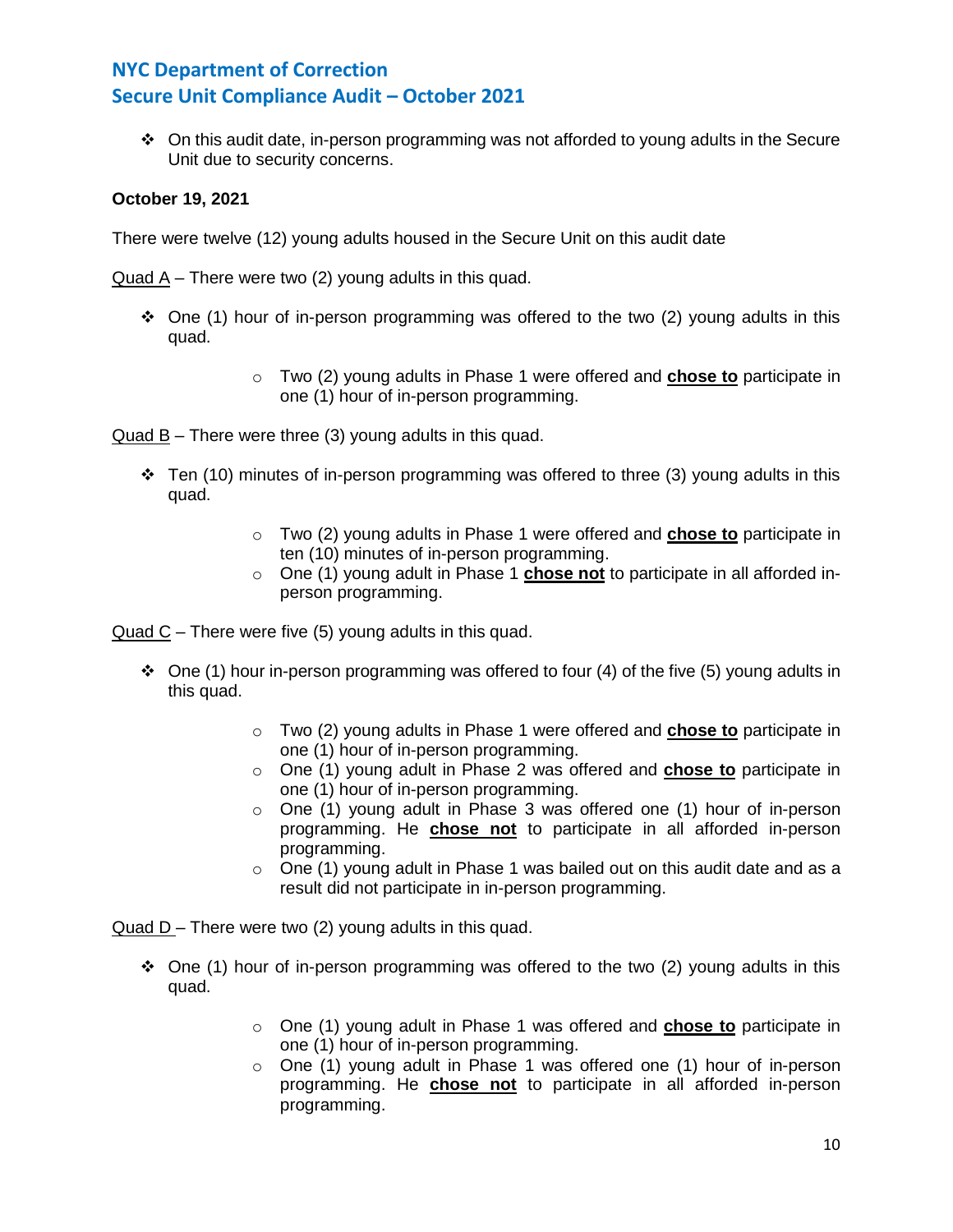# **October 27, 2021**

There were thirteen (13) young adults housed in the Secure Unit on this audit date.

Quad A – There were two (2) young adults in this quad.

- ❖ Up to five (5) hours and fifteen (15) minutes of in-person programming was offered to the two (2) young adults in this quad.
	- o One (1) young adult in Phase 1 was offered and **chose to** participate in five (5) hours of in-person programming.
	- o One (1) young adult in Phase 1 was offered and **chose to** participate in five (5) hours and fifteen (15) minutes of in-person programming.

Quad B – There were five (5) young adults in this quad.

- $\div$  Up to five (5) hours of in-person programming and programming packets was offered to the five (5) young adults in this quad.
	- o Two (2) young adults in Phase 1 were offered and **chose to** participate in five (5) hours of in-person programming and programming packets.
	- $\circ$  One (1) young adult in Phase 1 was offered five (5) hours of in-person programming and programming packet. He **chose to** participate in three (3) hours of in-person programming and programming packets, and **chose not** to participate in all remaining in-person programming.
	- $\circ$  One (1) young adult in Phase 1 was offered five (5) hours of in-person programming and programming packets. He **chose to** participate in four (4) hours of in-person programming and programming packets, and **chose not** to participate in all remaining in-person programming.
	- o One (1) young adult in Phase 1 was offered five (5) hours of in-person programming and programming packets. He **chose not** to participate in all afforded in-person programming and programming packets.

Quad C – There were three (3) young adults in this quad.

- ❖ Four (4) hours of in-person programming and programming packets were offered to the three (3) young adults in this quad.
	- o One (1) young adult in Phase 2 was offered and **chose to** participate in four (4) hours of in-person programming and programming packets.
	- $\circ$  One (1) young adult in Phase 3 was offered four (4) hours of in-person programming and programming packets. He **chose to** participate in three (3) hours of in-person programming and programming packets, and **chose not** to participate in all remaining in-person programming.
	- $\circ$  One (1) young adult in Phase 1 was offered four (4) hours of in-person programming and programming packets. He **chose not** to participate in all afforded in-person programming and programming packets.

Quad  $D$  – There were three (3) young adults in this quad.